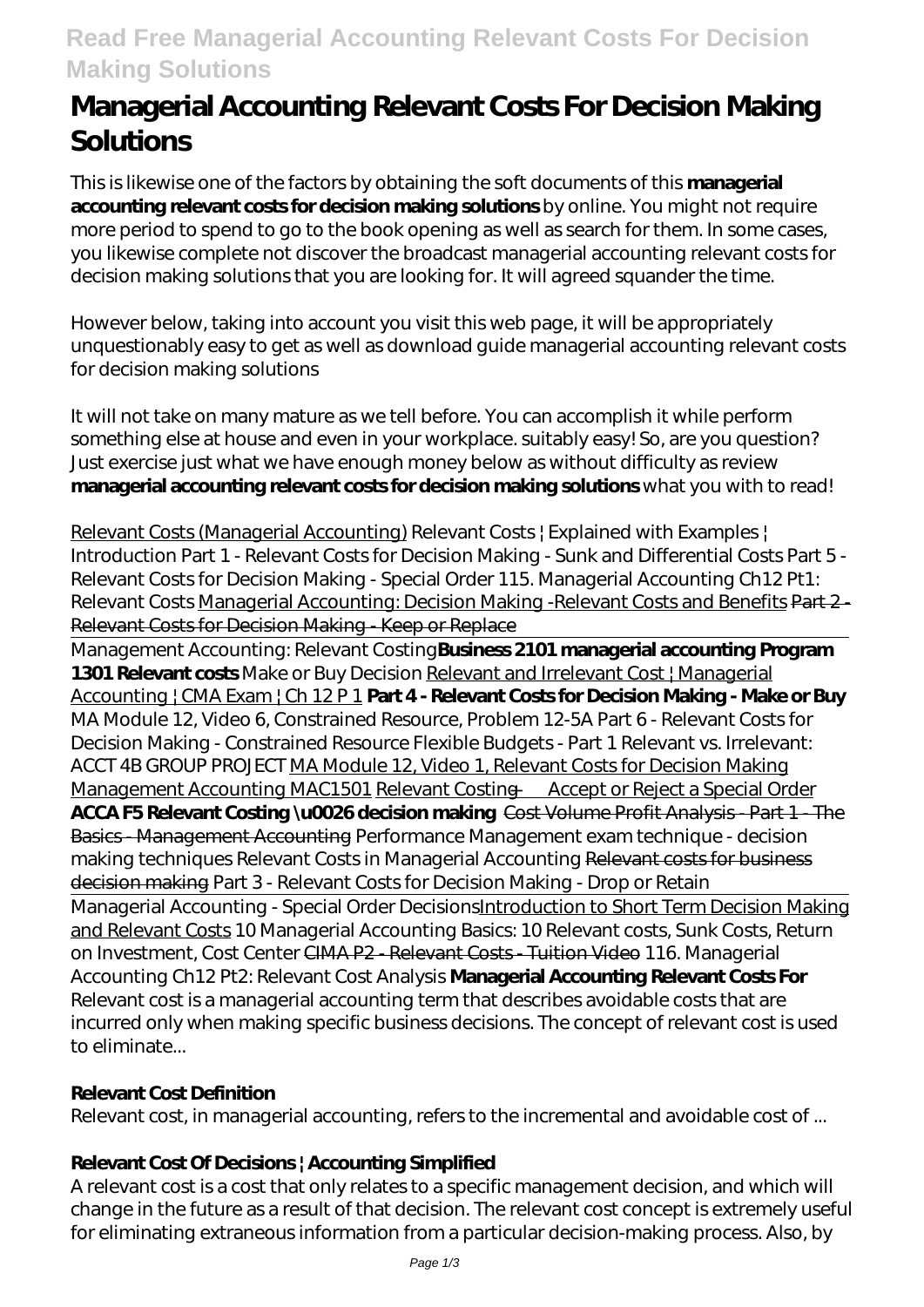# **Read Free Managerial Accounting Relevant Costs For Decision Making Solutions**

eliminating irrelevant costs from a decision, management is prevented from focusing on information that might otherwise incorrectly affect its decision.

### **Relevant cost definition — AccountingTools**

Relevant costing aids management in making non-routine decisions by analyzing relevant costs and benefits. Not all costs are useful in decision-making. Relevant costs refer to those that will differ between different alternatives. Irrelevant costs are those that will not cause any difference.

### **Relevant Costing - AccountingVerse**

View relevant cost Mgt Acc ex.docx from HRM MBA 603 at Port City International University. Management Accounting Exercise: Chapter-6 (Differential Analysis for Decision Making) EXERCISE 13–4 Make

#### **relevant cost Mgt Acc ex.docx - Management Accounting ...**

The management of Boehm & De Graaf A/S, a Danish furniture manufacturer, must determine whether certain costs are relevant in two different cases: Case 1: The company chronically runs at full capacity, and the old Model A3000 machine is the company's constraint. Management is considering purchasing a new Model B3800 machine to use in addition to the Model A3000 machine.

#### **Section 6 - Relevant costs for decision making - Solutions ...**

For a particular decision, different types of cost and benefits are considered. Called relevant costs, these have a bearing on the future and differ under various decision alternatives. If any of these qualification is absent, it would be an irrelevant cost.

#### **Managerial Accounting –Decision Making: Relevant Costs ...**

Relevant Costs Analysis The most important job of the management accountant is to conduct a relevant cost analysis to determine the existing expenses and give suggestions for the future activities. One question stands out here: How should I spend my budget?

# **6 Reasons Why Management Accounting Is Important for ...**

Managerial accounting must give managers accurate cost information relevant to their management decisions. Here are several cost-related terms you encounter in managerial accounting: Direct cost: Cost that you can trace to a specific product. Indirect cost: Cost that you can' t easily trace to a specific product

# **Managerial Accounting For Dummies Cheat Sheet - dummies**

A) Financial Accounting B) Management Accounting C) Cost Accounting D) Cost Management E) Account Auditing Answer: B Diff: 1 Page Ref: 2 LO: 1-1 EOC: E1-14 AACSB: Reflective Thinking Skills ...

# **Test bank for Managerial Accounting Decision Making and ...**

Relevant revenues or costs in a given situation are future revenues or costs that differ depending on the alternative course of action selected. Differential revenue is the difference in revenues between two alternatives. Differential cost or expense is the difference between the amounts of relevant costs for two alternatives.

# **10.1 Differential Analysis | Managerial Accounting**

Relevant costing is a management accounting toolkit that helps managers reach decisions